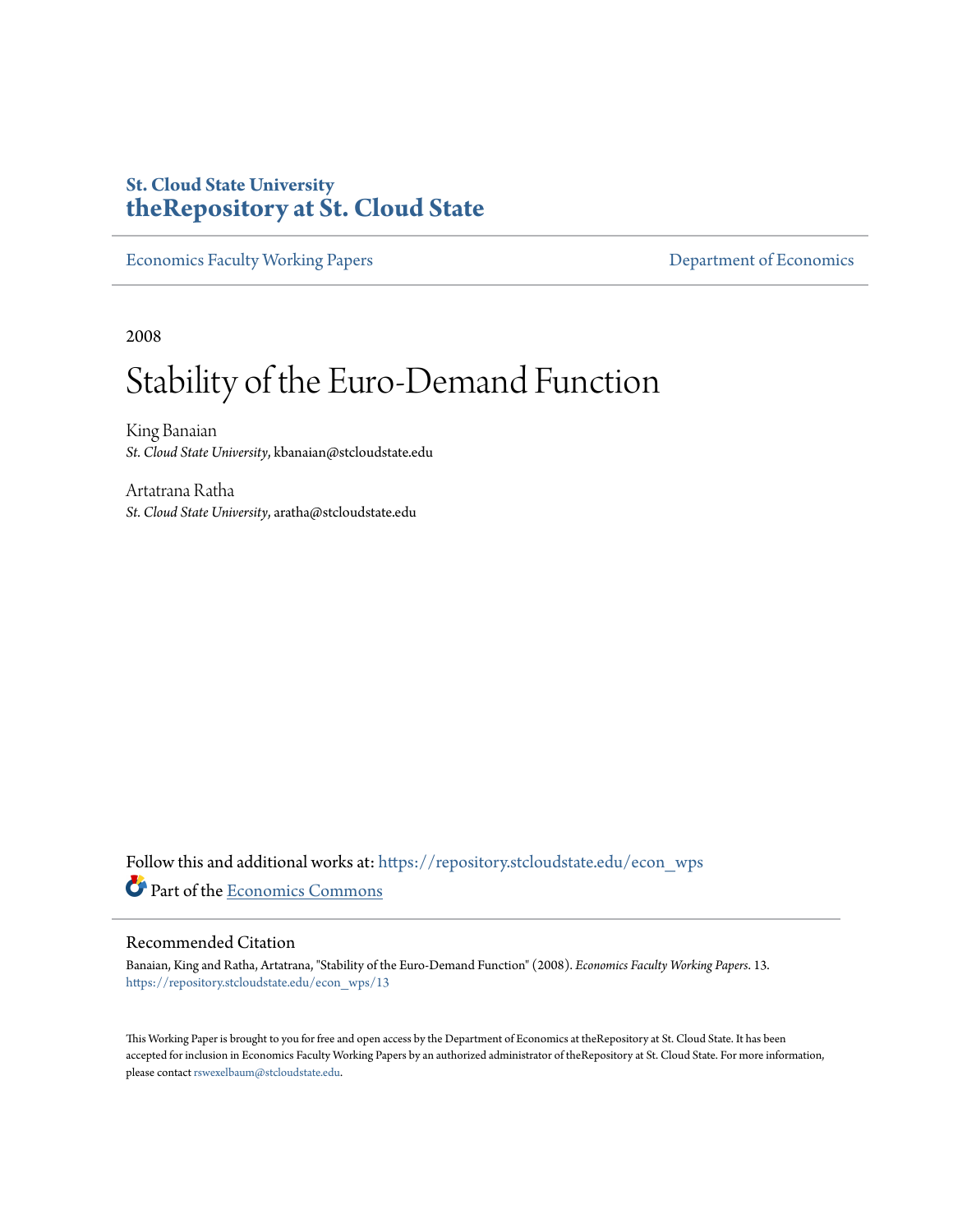## **Stability of the Euro-Demand Function**

King Banaian and Artatrana Ratha Economics Department St Cloud State University St Cloud, MN 56301

### **ABSTRACT**

While the empirical literature on money demand is vast by any standards, it is relatively silent when it comes to the Euro, a major currency in the world. This hampers efforts, for example, to determine whether or not the European Central Bank can target monetary aggregates for inflation control. The difficulty has come from the lack of information about euro-wide monetary behavior, relying instead on speculative techniques for aggregating country-level data from previous periods of the European exchange rate mechanism. Now that we have six years of monthly data points, we investigate the stability of various Euro-zone monetary aggregates using the Bound Testing Procedure of Cointegration proposed by Pesaran et al. (2001) and study their policy implications.

JEL Classification: E41.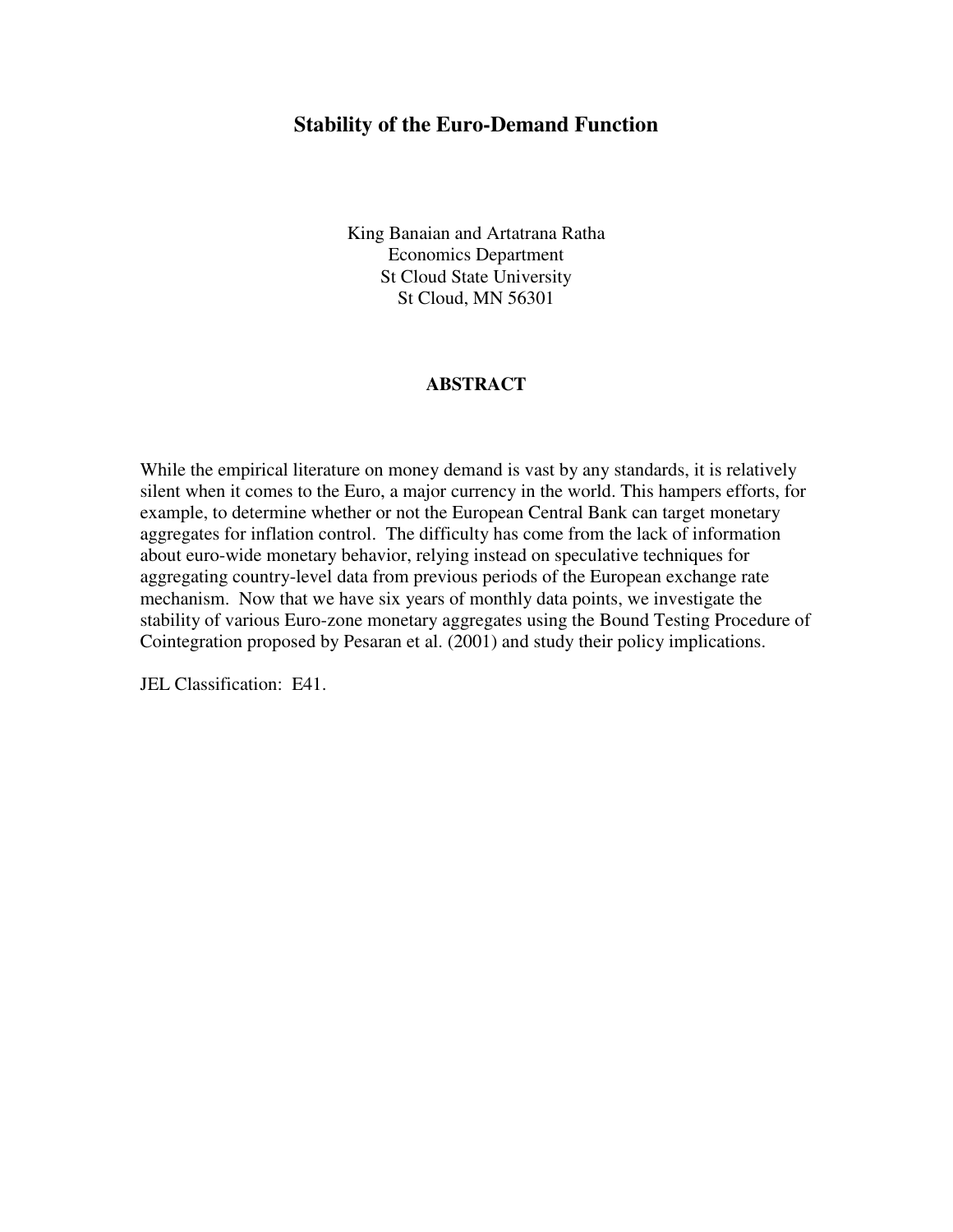It is now widely accepted that monetary policy's primary goal is price stability. Monetary authorities face the difficult choice of a suitable strategy for monetary policy that effectively determines the amount and source of pressure placed on a country's price level. Over time, direct targeting of inflation has replaced use of monetary aggregates. While the literature on money demand has grown in leaps and bounds, it is relatively silent when it comes to the euro, one of the most unique and important currency of the world.

Were the European Central Bank (ECB) using inflation targeting solely as its monetary policy strategy, the absence of interest in the demand for the euro would be reasonable. However, the ECB employs a two-pillar strategy for the euro, one of which is the level of M3 versus some reference level and the other of which is everything else. Since its beginning, economic researchers have viewed the ECB as looking chiefly (only?) at everything else, while the bank itself has continued to insist there are two pillars. Otmar Issing [2006] stated that while the ECB could not simply adopt the monetary strategy of the Bundesbank that it would replace, it would have to have some strategy. The pillars in his view play complementary roles in the conduct of monetary policy.

It was clear from the beginning that risks to price stability identified under the two pillars referred to different time horizons. The relation between "money" and prices is a long run phenomenon and short-term movements in monetary data do not necessarily give an indication on the need for policy actions. On the other hand, limiting the horizon of monetary policy to the information coming from the economic analysis would run the risk of conducting a short term oriented and "activist" monetary policy loosing side of trend developments. Money is therefore a kind of "natural" anchor for the longer term orientation of monetary policy. (p. 6)

1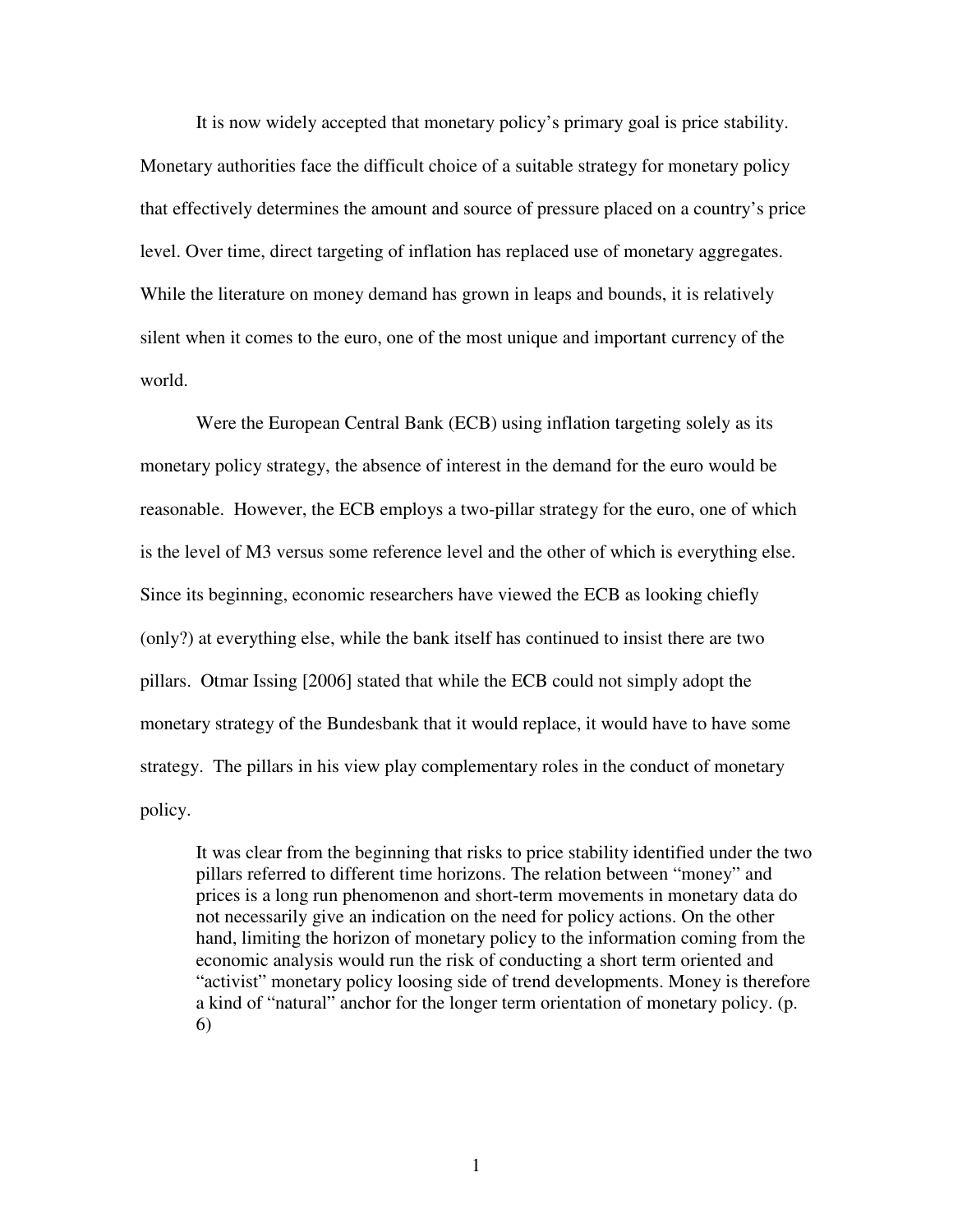Issing's statement required an appreciation of there being a long-run relationship between money and prices that transcended the uncertainty and noise that were expected in the joining of the European Monetary Union. With hindsight and data, we can now look to see if Mr. Issing was correct to rely on the existence of a long-run relationship. We do so by estimating a money demand function for the euro and place it within a strategy for monetary policy. While inflation targeting alone – the second pillar without the first – could still exist with a stable money demand function, money demand could be seen as a source of information of how far from an equilibrium price level the euro area is. We attempt to show this in this paper (a) whether there exists a long run relation (cointegration) between the three euro-zone different monetary aggregates, viz. M1, M2, and M3 and the underlying scale and interest rate variables; and (b) if any of these relations are indeed stable.

 The rest of the paper is organized as follows: a review of related literature is provided in section II, followed by the model in section III, methodology and empirical results in section IV, summary and concluding remarks in section V.

#### **II. Review of Related Literature**

Monetary policy rules have been used in New Keynesian analysis to link the gap between actual and expected inflation from an IS curve to the output gap from a Phillips curve. Taylor rules frequently bridge the gap between the two. The LM curve has largely been abandoned from analysis due to its medium-term instability. Yet Coenen and Vega [2001] estimate three cointegrating vectors from an analysis of five variables – real GDP, real M3, short and long run interest rates, and the inflation rate. One of these

2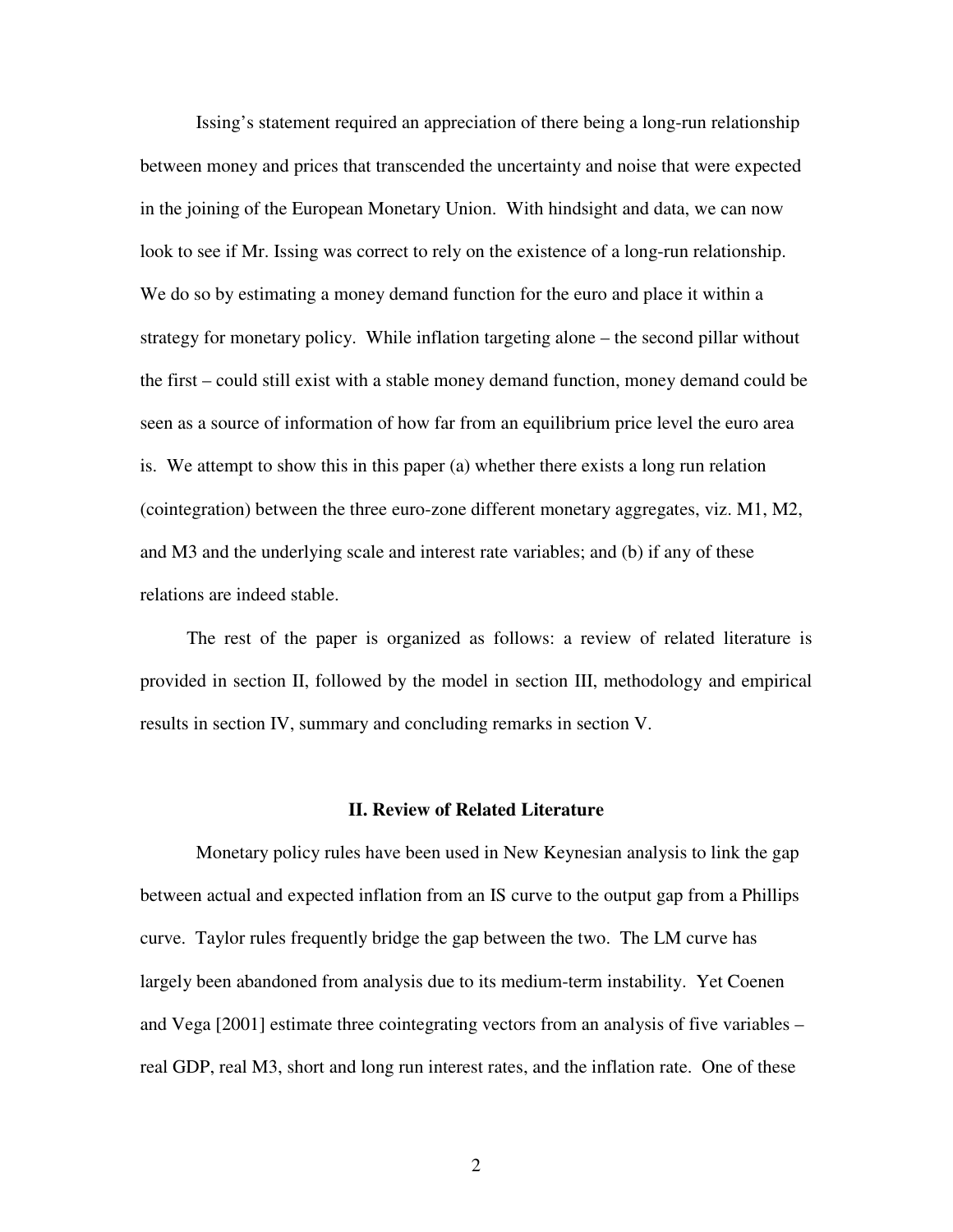is a money demand function that relates real M3 to income, inflation and the spread between short- and long-term interest rates. The results are obtained on data through 1998 and show stability of euro area money demand.

That M2 has a stable, long run relationship with the relevant macro variables is accepted by most studies for the US. Using error correction modeling, Mehra (1991) examines the stability of both M1 and M2 and finds that M1 has no long term, stable relation whereas M2 does. Mehra (1993) further confirms this pattern. Hafer and Jensen (1991) incorporate two specifications for money demand, two monetary aggregates (M1 and M2) and two sample periods, viz. Pre-war (1915-38) and Post-war (1953-88) and come up with the same conclusion. Miller (1991) uses the Engle-Granger Cointegration approach and further confirms the stability of M2. Hoffman and Rasche (1991), however, find strong evidence of long run relationship between M1, 90-day Treasury bill rate, and real personal income. They claim that specification error may have resulted in unstable M1 in other studies. $<sup>1</sup>$ </sup>

 But the addition of a long-run money demand function does not preclude the use of monetary targets. To the contrary, price signals that reflect movements in aggregate supply of goods and services may prove a very useful additional signal to monetary policy makers. And if one argues that most major price level movements in the last quarter century have resulted from supply shocks, reliance solely on monetary targeting could prove inferior. For example Meyer [2001] argues that the replacement of the LM curve with a Taylor rule comes from the fact that central banks generally "implement monetary policy by setting a target for some key interest rate." He considers this a "more

 $\overline{a}$ 

 $1$  M2 also emerges to be the most stable monetary aggregate for much of the industrial world. See, for example, Karfakis and Parikh (1993) for Australia, Adam (1991) and Johansen (1992) for the UK, Muscatelli and Papi (1990) for Italy.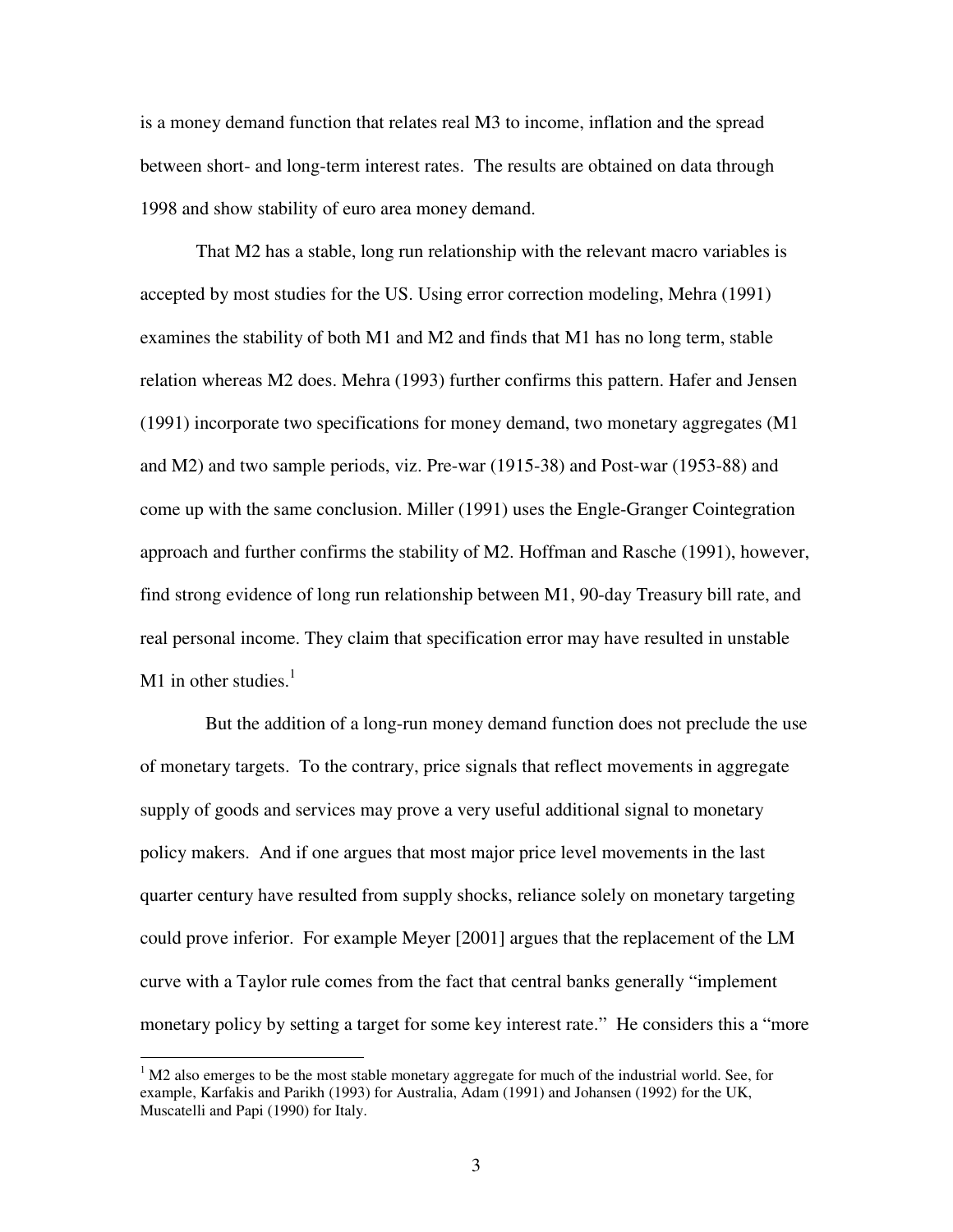modern view" of monetary policymaking, and renders money supply as "a less

interesting, minor endogenous variable".

This approach is not, however, inconsistent with a stable empirical relation between money growth and other economic variables, specifically between money growth and inflation. In fact, if the money demand equation (underlying the LM curve) is stable, there will be a stable relationship between money and inflation in the long run.

Based on this observation, Meyer finds it possible for ECB to hold its two-pillar approach

as providing useful information about the outcome of prices, at least in the long run.

The ECB is very explicit about the fact that, in light of the short-term volatility of velocity, short-run deviations of money growth from the reference value might provide little useful information that would help policymakers adjust the stance of monetary policy. But in light of the more stable longer-term relationship, continued deviations would raise significant questions and should, at the least, require a careful reassessment of whether the prevailing monetary policy is consistent with the inflation objective.

Stability of money demand leads the Bundesbank in Germany to its use of

monetary targets. When the ECB was created, the hope of other signatories to the

Maastricht Treaty was that the Bundesbank's credibility would be transferred to the new

central bank. It would be difficult to do so, however, without maintaining the mechanism

and strategy of its monetary policy. Jürgen Stark, a member of the ECB executive board,

said in a speech this past January,

The ECB could thankfully rely on a strong record of success by our best performing predecessor central banks. This suggested to place emphasis on continuity in order to preserve credibility. At the same time, the ECB as a new institution faced a deeper set of uncertainties in managing a new currency area. It could not be taken for granted that previously established economic relationships and regularities would continue to hold after the transition to monetary union,  $since - as implied by the well-known "Lucas critique" – a change in policy$ regime as significant as the introduction of a new currency was likely to affect the behaviour of the private sector. This placed a premium on choosing a strategy framework that would prove robust to changing circumstances and would continue to stand the test of time in the face of new challenges.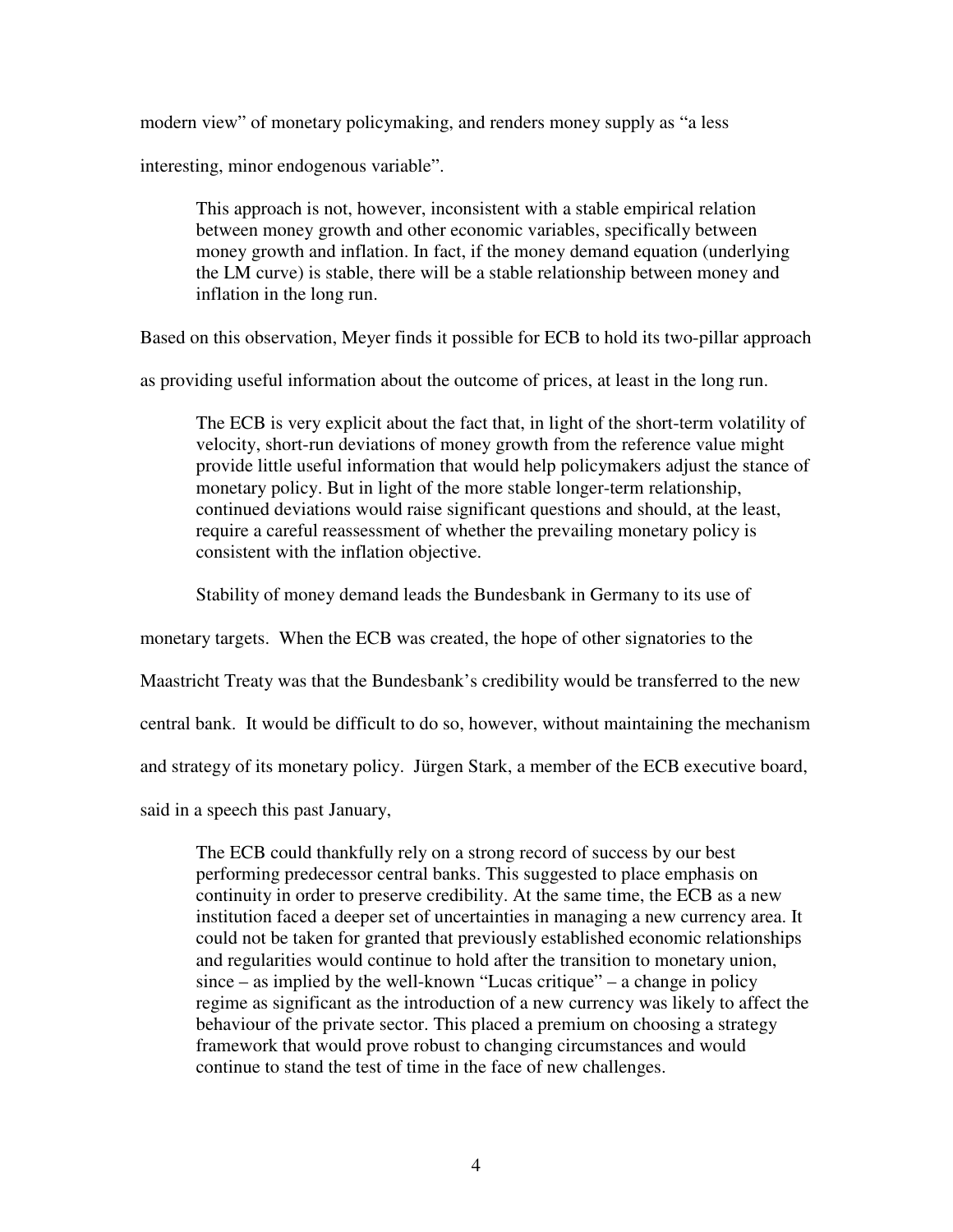Stark argued that, therefore, the ECB would need a complementarity of monetary

and inflation targeting, even though most of the academic literature had moved to the

latter as its preferred means of describing monetary policy. The two pillars are deployed

in a temporal fashion:

The monetary analysis serves as a means of cross-checking, from a medium to a long-term perspective, the short to medium-term indications coming from the economic analysis. In October 1998 the ECB assigned a prominent role to money in recognition of the close association between monetary growth and inflation in the medium to long run. Information from money and credit may help to identify risks to price stability at time horizons beyond those usually covered by conventional macroeconomic projections.

The prominent role assigned to money in the ECB's strategy has been signalled by the announcement of a reference value for monetary growth. The reference value provides a rough benchmark around which a much broader set of analyses of money and credit is conducted. Grouping the monetary analysis under a distinct pillar helps to ensure that information on monetary developments is given appropriate weight in the decision-making process and is not crowded out by shorter-term considerations. From the outset, the Governing Council has stressed the medium-term horizon of the monetary perspective and emphasized that there is no mechanical link between short-term monetary developments and monetary policy decisions. (Stark [2007].)

Issing [2006] says the same thing:

From the outset, the ECB has argued that a prominent role for money in its strategy did not imply a mechanical relationship between monthly out-turns for annual M3 growth and policy decisions. As I have already mentioned, the policyrelevant signal in money is in the low frequency or persistent component of monetary developments. The challenge is to identify in real time this underlying trend in monetary growth, which – at any specific moment – may differ in size and/or direction from developments in the annual M3 growth rate.

It therefore stands to reason that the reference value for monetary growth set by

the ECB measures the equilibrium value for real money demand in the long run. We turn

next to an estimate of this equilibrium value, employing a strategy that takes finding this

long-run relationship in a parsimonious specification as its goal.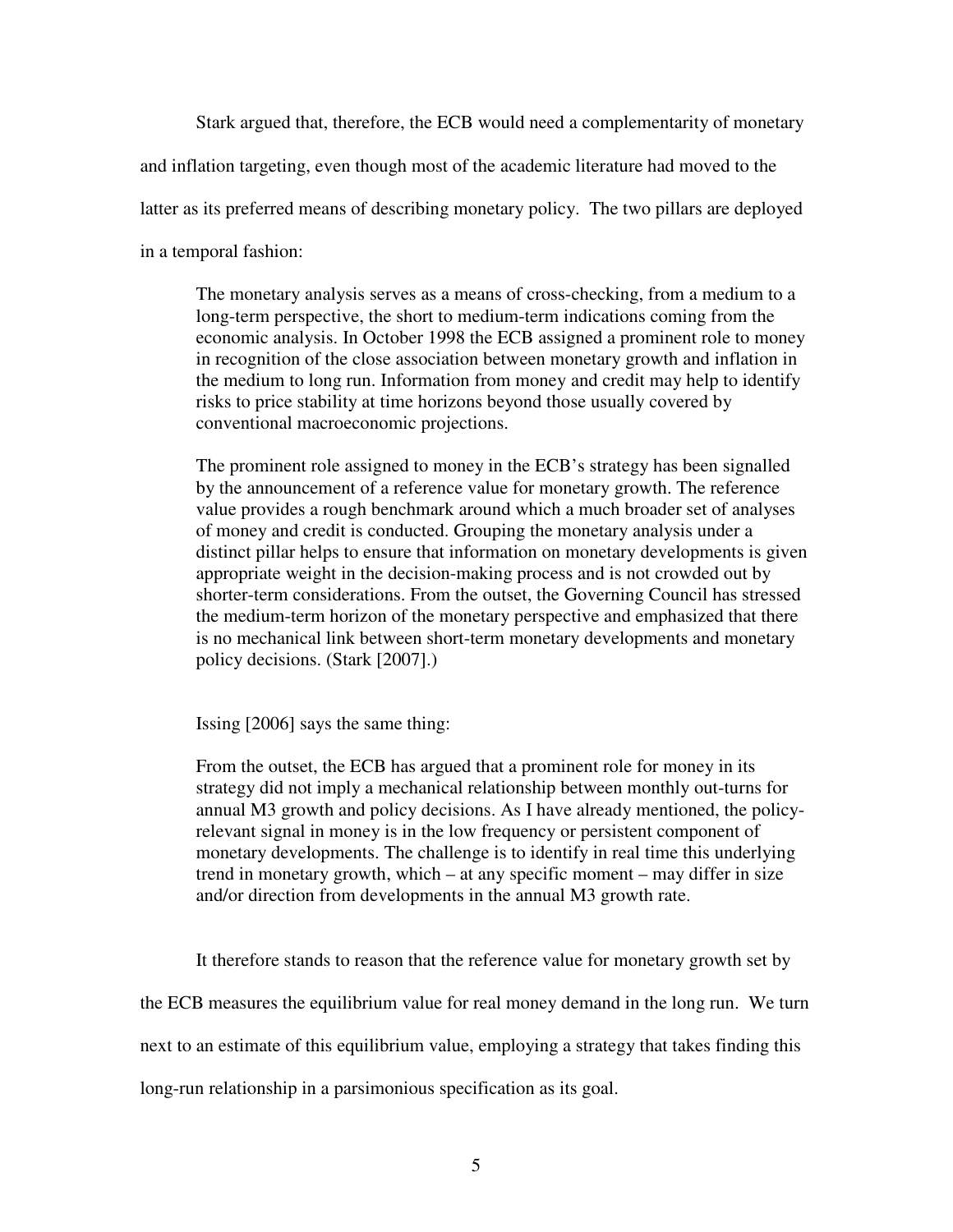#### **III. The Model**

Researchers debate the choice of variables for money demand regressions. There is hardly any unanimity regarding the choice of the appropriate monetary aggregate, interest rate, and scale variable measures. We estimate the money demand equation employed by Coenen and Vega (2001):

$$
\ln (M/P)_t = a + b \ln Y_{,t} + c \, IBR_t + d \, GBY_t + f \, INFLN_t + \varepsilon_t \quad \dots \tag{1}
$$

where  $M_t$  is the monetary aggregate M1, M2, or M3,  $Y_t$  is a scale variable, proxied by the index of industrial production, *IBR<sub>t</sub>* is the inter bank rate (short-term interest rate) and  $GBY_t$  is the government bond yield (long-term interest rate) for the euro zone,  $P_t$  is the producer price index, and *INFLN* stands for the inflation rate measured by  $\Delta \log(P_t)$ .

While we expect *b* to be positive and *f* negative and significant in all cases, the signs of *c* and *d* can depend on the underlying monetary aggregate. For example, in the M1 equation they should both be negative since higher interest rates imply higher opportunity cost (price) of holding liquid money. However, this may not be true of the broader monetary aggregates because they do include some interest bearing assets, relatively less liquid assets.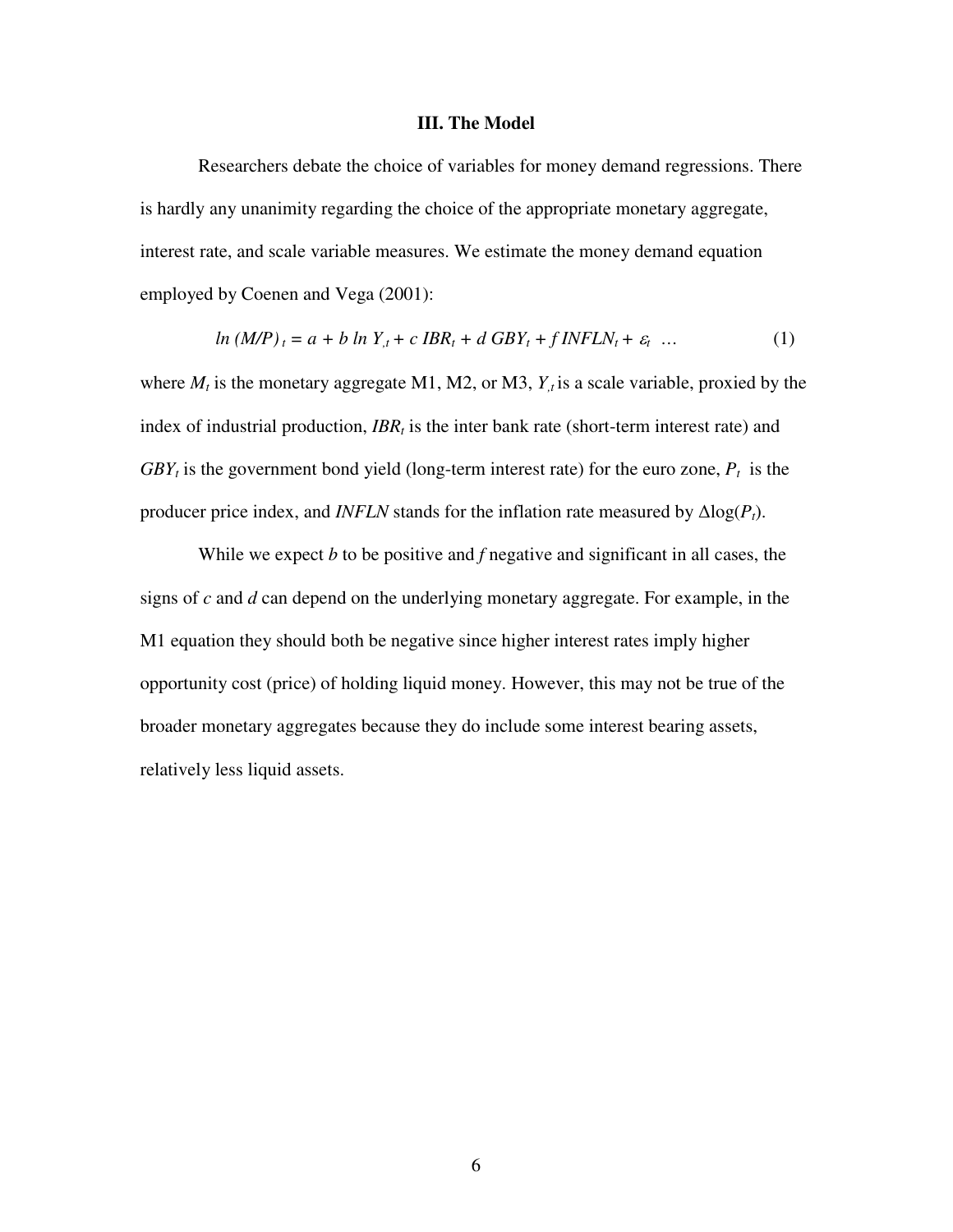#### **IV. The Methodology and Empirical Results**

Equation 1 above outlines the long-run relation (cointegration) among the variables of interest. We employ the Autoregressive Distributed Lag (ARDL) approach to cointegration, proposed by Pesaran, *et. al* (2001), and extensively used in recent works in similar context. Unlike its predecessors, viz. Engle-Granger cointegration Method (1987), and Johansen-cointegration technique (1990), the ARDL is free from unit-root testing and can be applied regardless of whether variables are  $I(0)$  or  $I(1)$ .<sup>2</sup>

The error-correction version of the ARDL model pertaining to variables in equation 1 follows:

$$
\Delta L n M_t = a_i + \sum_{i=1}^{n} b_i \Delta L n Y_t - i + \sum_{i=1}^{n} c_i \Delta I B R_t - i
$$
  
+
$$
\sum_{i=1}^{n} d_i \Delta G B Y_t - i + \sum_{i=1}^{n} f_i \Delta I N F L N_t - i + \delta I L n M_t - I \qquad \cdots (2)
$$
  
+
$$
\delta 2 L n Y_t - I + \delta 3 I B R_t - I + \delta 4 G B Y_t - I + \delta 5 I N F L N_t - I + \varepsilon_t
$$

We estimate  $(2)$  in two-steps:

1. *Variable Addition Test* to test the significance of the lagged dependent variables in the error-correction model. This accomplished by a simple F-test where the null hypothesis of "*non-existence of cointegration*" (i.e.,  $H_0$ :  $\delta_1 = \delta_2 = \delta_3 = \delta_4 = \delta_5 = 0$ ) is tested against its alternative. Since the underlying F-statistic has a non-standard asymptotic distribution, Pesaran et al. (2001) provide a band comprising of two critical values, depending on the number of regressors and model type. If the value of the F-statistic exceeds the upper bound of this band, then the null may be rejected (i.e., the variables are cointegrated). If the value is less the lower bound, then the null can not be rejected. If the value falls within the band, the results are inconclusive and

<sup>&</sup>lt;sup>2</sup>. Bahmani-Oskooee and Brooks (1999) has a good account of the details on using the ARDL approach.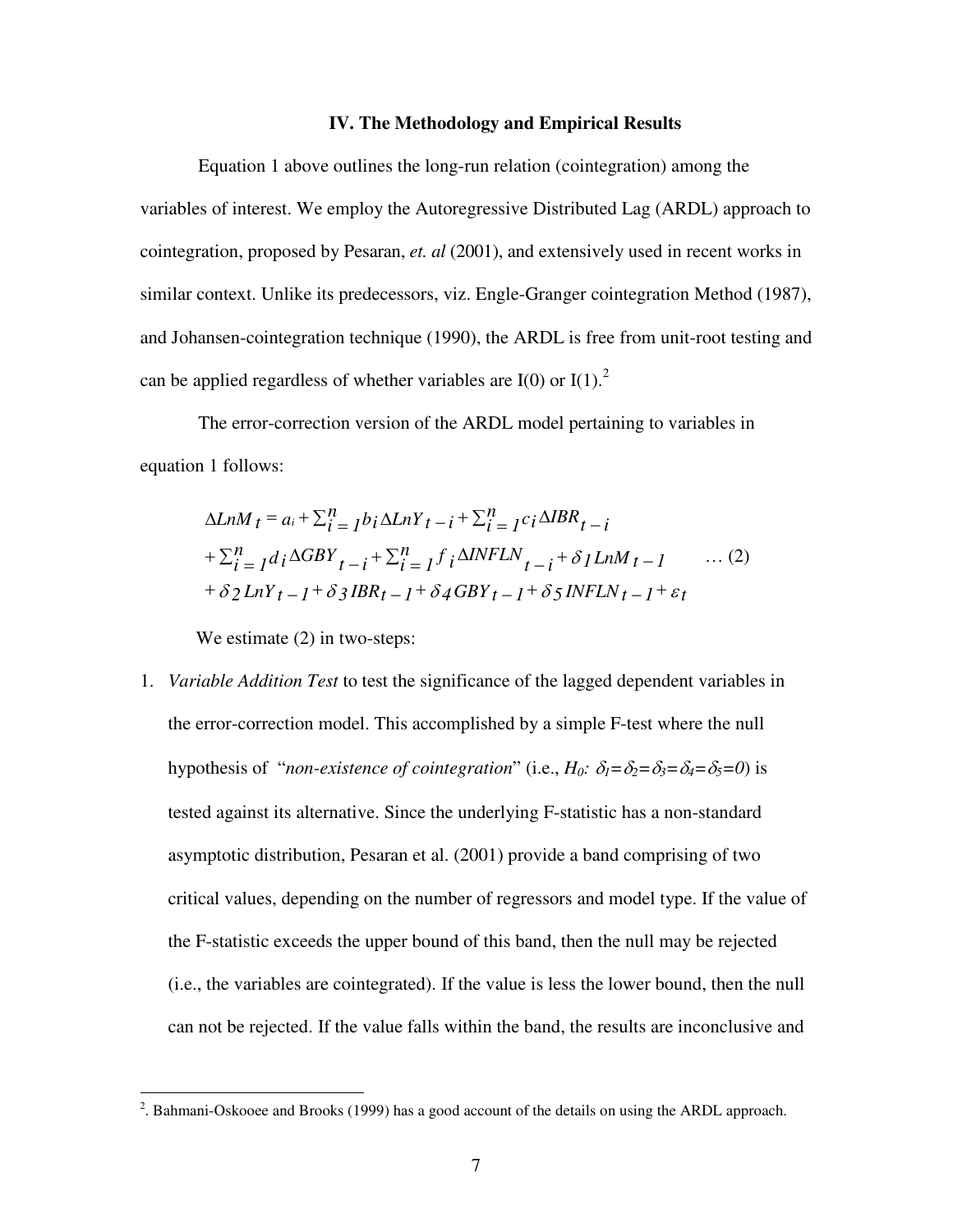unit root testing would be required. However, in such inconclusive cases, following Kremers et al. (1992), we look at the sign and significance of the error correction terms to infer cointegration. $3$ 

2. S*election of Optimal Lag Structure* in the error correction model, based on the Schwartz Bayesian Criterion (*SBC*). Given the relatively small sample size, SBC seems to be the natural choice as it yields relatively smaller lag-structures.

Several variants of Model 1, along with their error correction models, are estimated:

$$
\ln M I_t = a + b \ln Y_{,t} + c \, IBR_t + d \, GBY_t + f \, INFLN_t + \varepsilon_t \quad \dots \quad (1.1)
$$
\n
$$
\ln M 2_t = a + b \ln Y_{,t} + c \, IBR_t + d \, GBY_t + f \, INFLN_t + \varepsilon_t \quad \dots \quad (1.2)
$$
\n
$$
\ln M 3_t = a + b \ln Y_{,t} + c \, IBR_t + d \, GBY_t + f \, INFLN_t + \varepsilon_t \quad \dots \quad (1.3)
$$

where *M1/P*, *M2/P*, or *M3/P* are the three real monetary aggregates.

Since the progression from M1 to M2 to M3 involves addition of relatively less and less liquid assets, it is interesting to see how these added components respond to the underlying regressors (the scale variable, interest rate, and inflation). For example, assets accounting for the M2-M1 segment are less liquid than those included in M2-M1, and therefore, respond differently to interest rate changes. To study any such pattern we estimate three more equations:

$$
\ln M31_t = a + b \ln Y_{,t} + c \, IBR_t + d \, GBY_t + f \, INFLN_t + \varepsilon_t \quad \dots \quad (1.4)
$$
\n
$$
\ln M21_t = a + b \ln Y_{,t} + c \, IBR_t + d \, GBY_t + f \, INFLN_t + \varepsilon_t \quad \dots \quad (1.5)
$$
\n
$$
\ln M32_t = a + b \ln Y_{,t} + c \, IBR_t + d \, GBY_t + f \, INFLN_t + \varepsilon_t \quad \dots \quad (1.6)
$$

 $\overline{a}$ 

<sup>&</sup>lt;sup>3</sup> Since the F-test results depend on the number of lags imposed on each first differenced variable, we only report the value of the F-statistic for lag-structure chosen by SBC in step 2.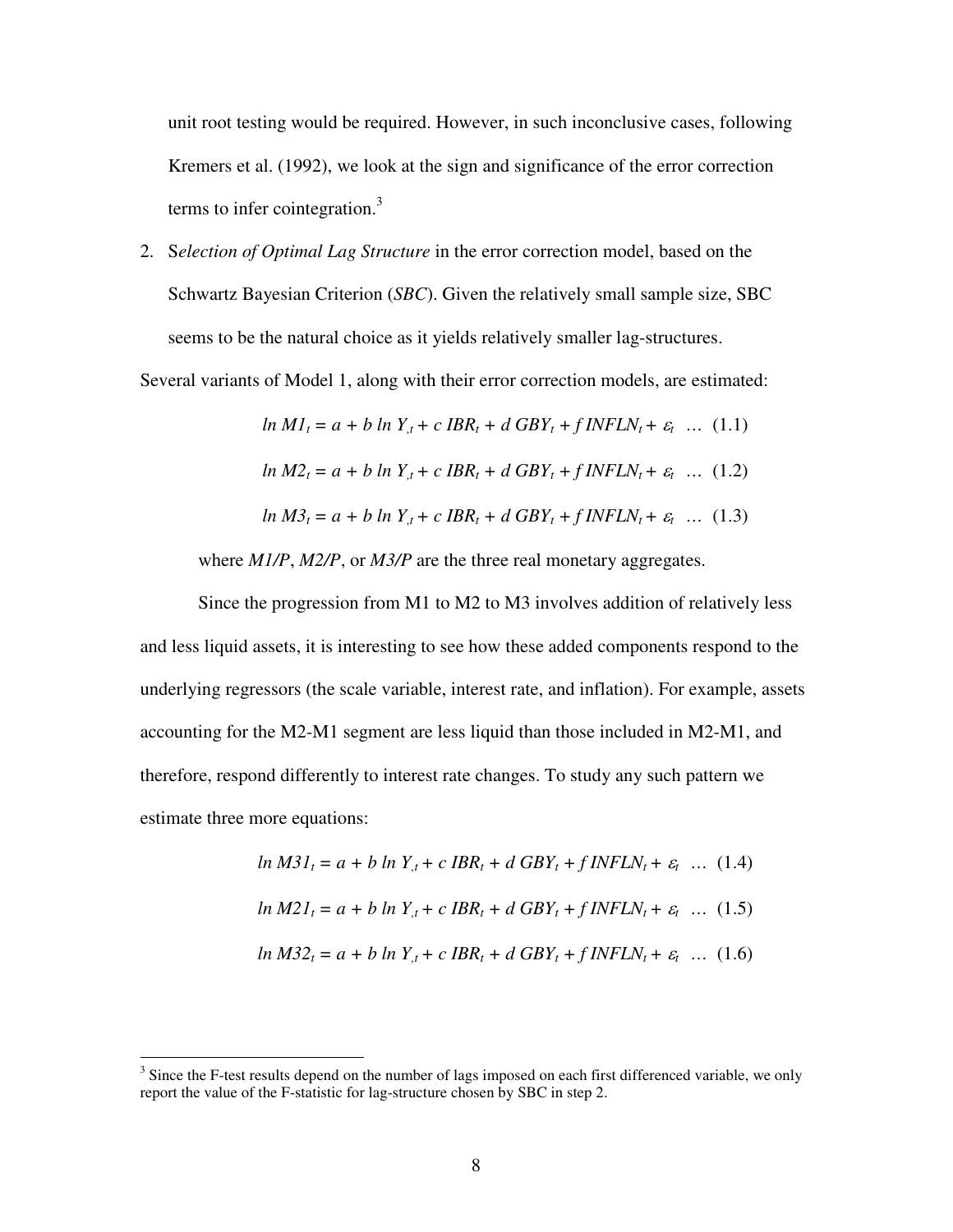where *M31=(M3-M1)/P*, *M32=(M3-M2)/P*, and *M21=(M2-M1)/P* are the differences between the three monetary aggregates in real terms.

#### *Is M3 the Most Stable Monetary Aggregate?*

Table 1 shows the results from the F-test: Since the calculated value of the F-Statistic exceeds the 90% critical value of 3.57, we may reject the null hypothesis (of non-cointegration) in all cases except for equation 1.1 and 1.3. However, we notice that the coefficient of the error-correction term in Table 2, is negative in most cases, including model 1.3, indicating cointegraton amongst the underlying variables in most cases. In fact, it is clear from Table 3 that, equation 1.3, showing the results for M3, appears to be the most robust of all.<sup>4</sup> The variables have all expected signs and are significant. The demand for real M3 balances is income-elastic, and is highly sensitive to inflation. Interest elasticity remains relatively low, as hypothesized earlier. Moreover, as shown in figure 2, the CUSUM and CUSUMSQ stability tests confirm the stability of the estimated coefficients. Table 6 summarizes the stability test results for all equations.

#### *Has the ECB been Targeting M3?*

Figure 2 shows a plot of the error correction term from the M3 equation and the euro-area discount rate (marginal lending facility rate) for the sample period. A quick glance at this figure confirms that, indeed, the ECB has been closely following the real M3. For example, discount rate was raised above 4% during 2000M2 - 2002M11 when the ECM turned negative (meaning M3 had overshot its long-run equilibrium), and lowered to 3% starting with 2003M6 when the ECM started turning positive.

<sup>&</sup>lt;sup>4</sup> An inspection of the corresponding error correction term in figure 1 visually confirms the stationarity of the same.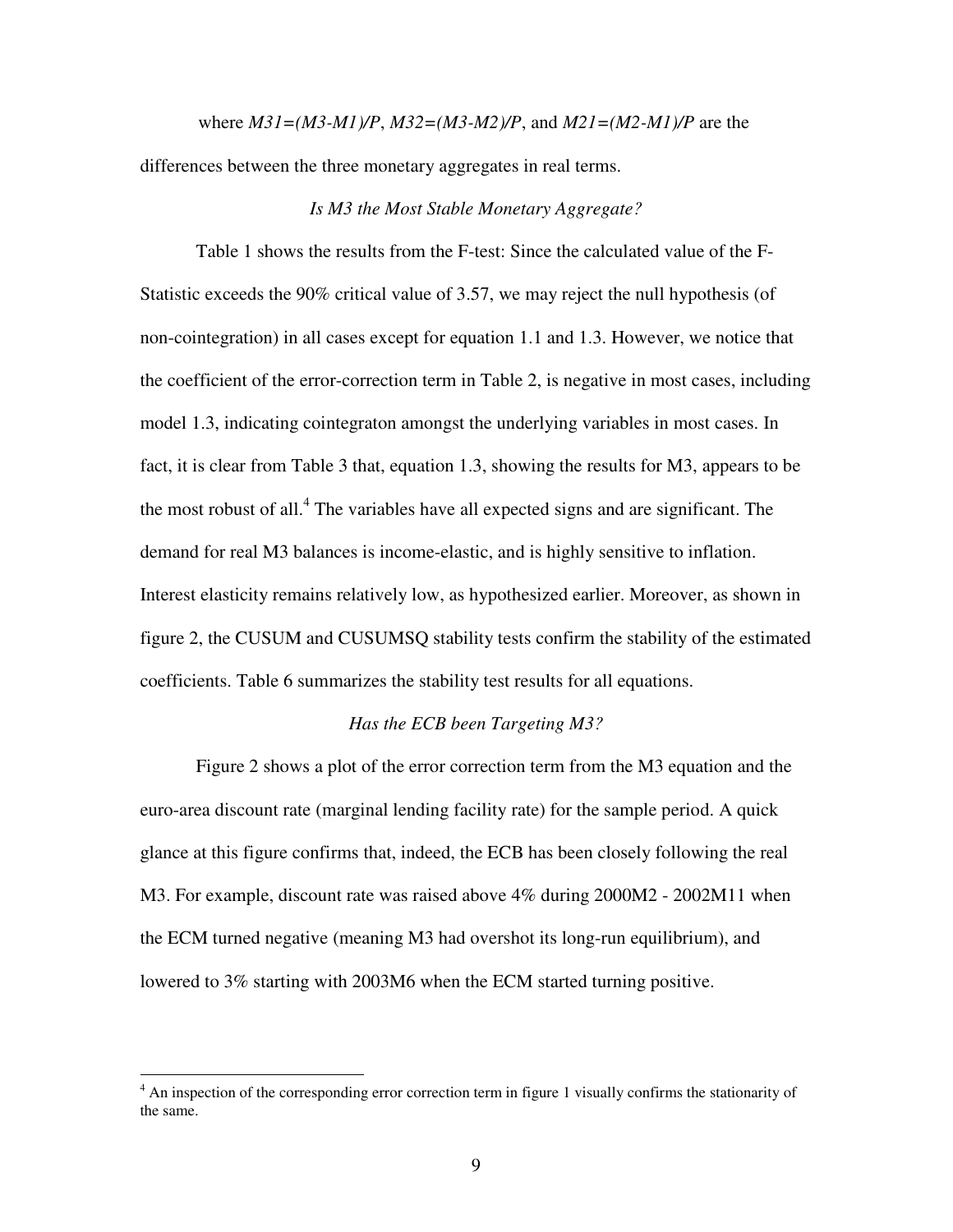#### *Which Segment is Most Stable?*

Of the three segments estimated as in equations 1.4–1.7, the last one viz. the part corresponding to M3-M2 appears to be the most stable. While all variables including the error correction term behave as expected in all three cases, inflation takes a role reversal: it has a positive impact on the demand for real M3-M2. Unlike the other segments, this segment also tends to be income elastic which is to be expected. The Stability results from table 6 further confirm the robustness of equation 1.6.

#### **IV. Summary and Concluding Remarks**

The paper has investigated a long-run relationship among demand for real money, inter bank rate, govt bond yield, and index of industrial production in the euro-area. Among all the monetary aggregates, M3 is found to be the most stable. Our findings also confirm the stability of the M3-M2 component to be the most stable of all, viz. M2-M1, M3-M1, and M3-M2. A relatively recent, bound testing approach to cointegration was employed for the empirical analysis. Also the sample included actual data over the 1999M1-2006M3 period. The results are in line with previous findings confirming the stability of the euro-area broad money, M3.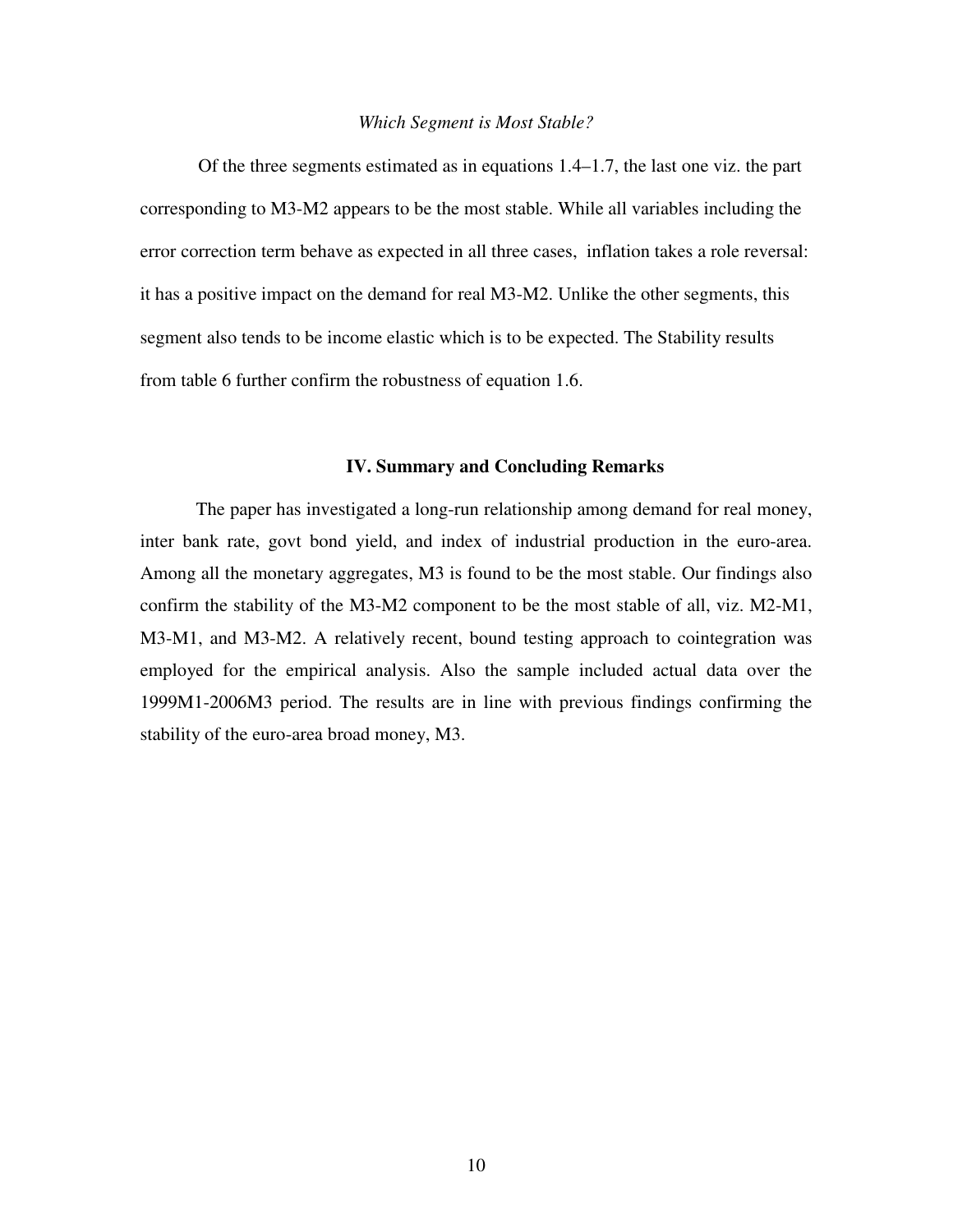#### **References**

- Adams, C. S. (19910, "Financial innovation and the demand for M3 in the UK 1975-86," *Oxford Bulletin of Economics and Statistics*, **53**, 401-23
- Coenen, G. and Vega, J, -L. (2001), "The demand for M3 in the Euro Area," *Journal of Applied Econometrics*, **16**, No. 6 (Nov.-Dec.), 727-748
- Hafer, R.W. and Jensen, D. W. (1991), "The Demand for money in the United States: evidence from conintegration tests," *Journal of Money, Credit, and Banking*, **23**, 155-68.
- Hoffman, D. L. and Rasche, R. H. (1991), "Long-run income and interest elasticities of money demand in the United States," *Review of Economics and Statistics,* **73**, 665-74
- Issing, Otmar (2006), "Theory and practice of monetary policy." Speech at The Watchers Conference, Franfurt, 5 May 2006. Viewed online on March 15 at [http://www.ecb.int/press/key/date/2006/html/sp060505\\_2.en.html](http://www.ecb.int/press/key/date/2006/html/sp060505_2.en.html)
- Johansen, S. (1992), "testing weak exogeniety and the order of cointegration in UK money demand data," *Journal of Policy Modeling*, **14**, 313-34
- Karfakis, C. I. and Parikh, A. (1993), "A cointegration approach to monetary targeting in Australia," *Australian Economic Papers*, **32**, 53-70
- Kremers, J. J., N. R. Ericsson, and J. J. Dolado (1992), "The power of cointegration tests" *Oxford Bulletin of Economics and Statistics*, 54 (3): Pp. 325-348
- Mehra, Yash P (1991), "An error-correction model of U.S. M2 demand," *Economic Review*, May/June, 3-12
- Mehra, Yash P (1993), "The Stability of the M2 Demand Function: Evidence from an Error-Correction Model," *Journal of Money, Credit and Banking*, **25**, No. 3, Part 1, Aug., pp. 455-460
- Meyer, Laurence (2001) "Does Money Matter?" Homer Jones Memorial Lecture, Washington University, St. Louis, Missouri, March 28, 2001. Viewed online at <http://www.federalreserve.gov/boardDocs/Speeches/2001/20010328/default.htm> on 15 March, 2007.
- Miller, Stephan M. (1991) "Monetary Dynamics: An Application of Cointegration and Error-Correction Modeling" *Journal of Money, Credit, and Banking,* **23, No.** 2*,* May, 123-154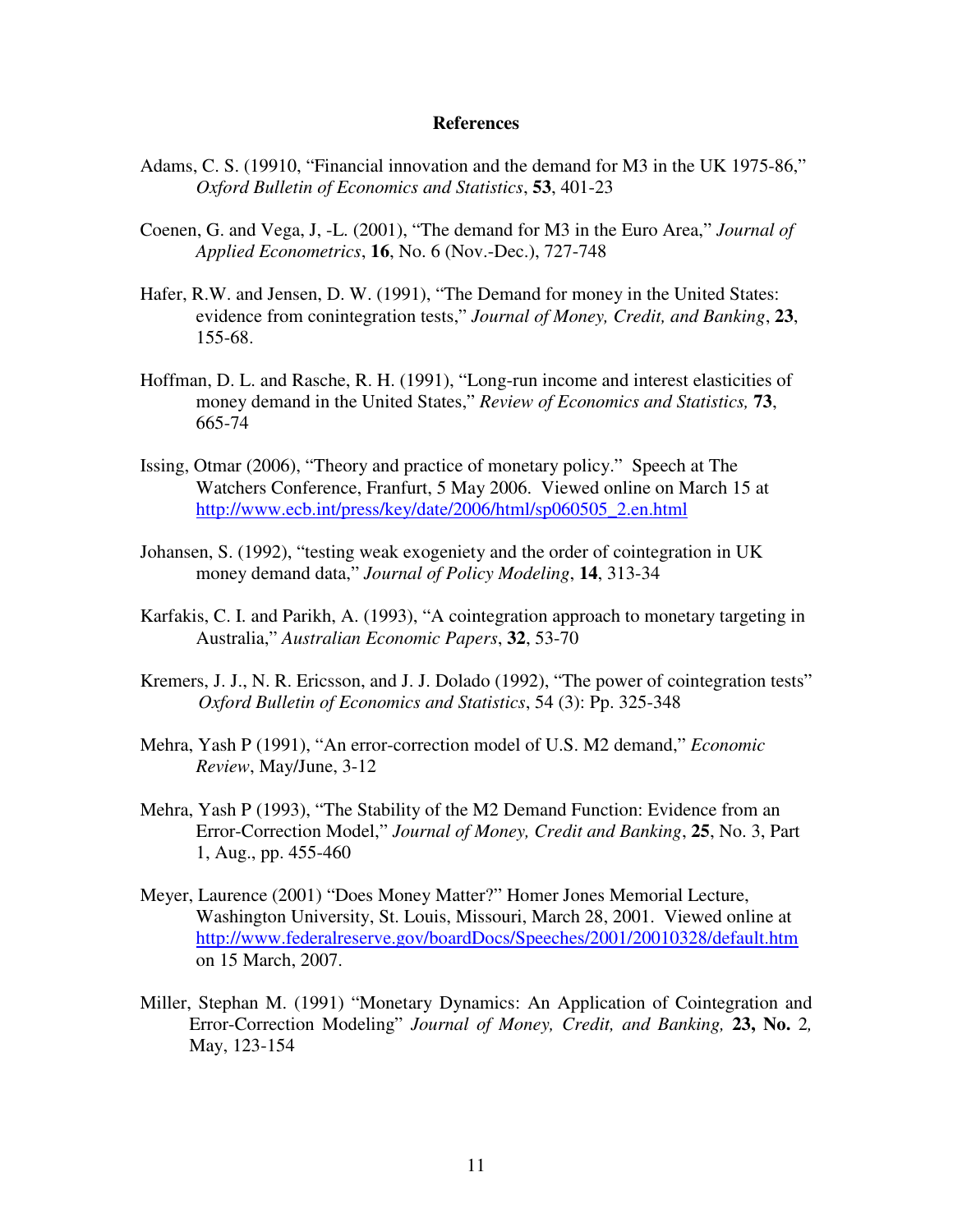- Muscatelli, V. A. and Papi, L. (1990), "Cointegration, financial innovation, and modeling demand for money in Italy," *The Manchester School*, **58**, 242-59
- Pesaran, H. M.; Shin, Y., Smith, R.J., (2001), "Bounds Testing Approach to the Analysis of Level Relationships," *Journal of Applied Econometrics,* **16**, 289-326.
- Stark, Jürgen (2007), "Objectives and challenges of monetary policy: a view from the ECB." Speech at conference on inflation targeting, Magyar Nemzeti Bank, Budapest, 19 January 2007. Viewed online on March 15 at <http://www.ecb.int/press/key/date/2007/html/sp070119.en.html>.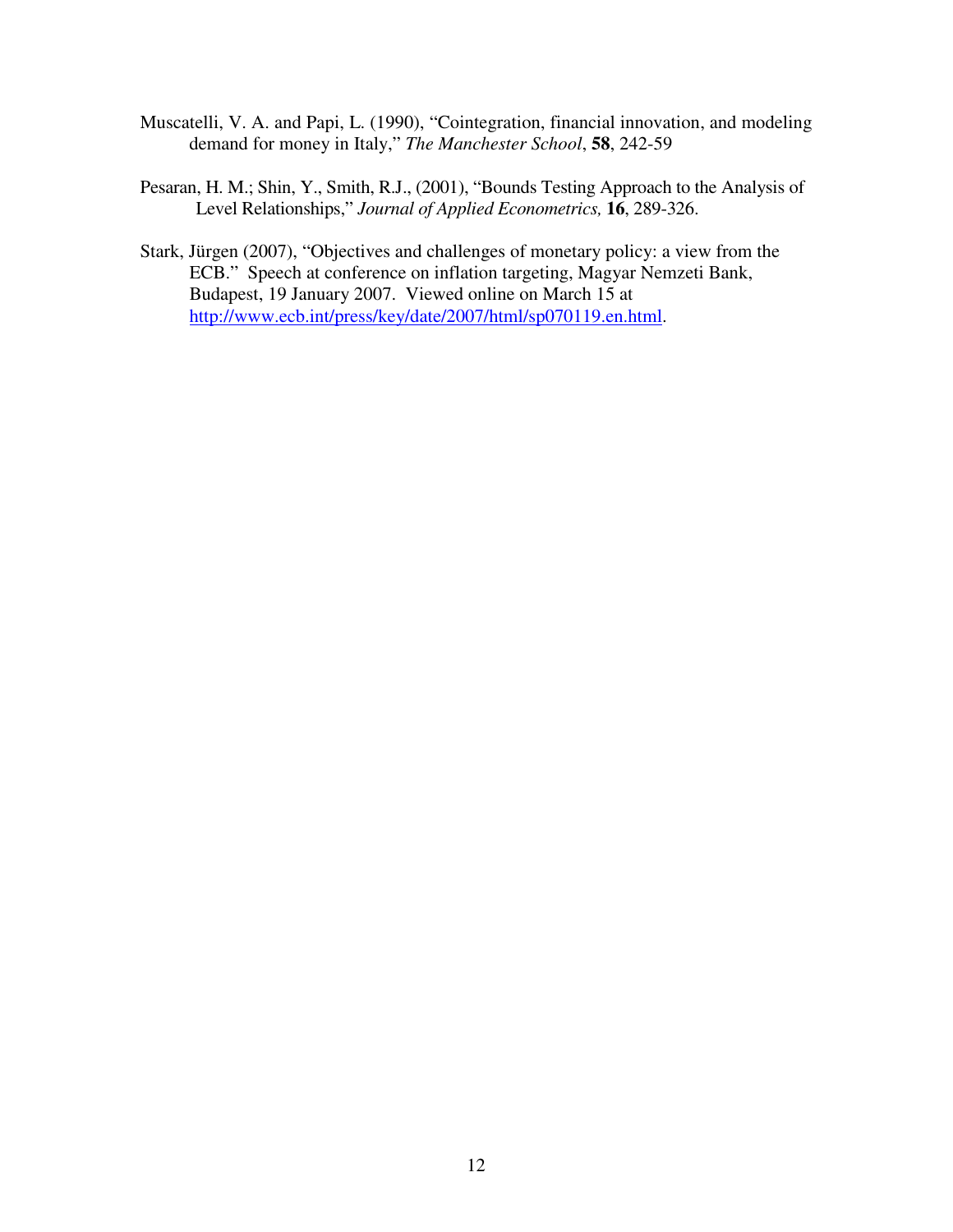| <b>From Error Correction</b><br>Model corresponding to<br>Equation: | Value of F-Statistic |
|---------------------------------------------------------------------|----------------------|
| 1.1                                                                 | 3.40                 |
| 1.2                                                                 | $21.21*$             |
| 1.3                                                                 | 2.96                 |
| 1.4                                                                 | 2.42                 |
| 1.5                                                                 | $4.00*$              |
| 1.6                                                                 | $4.02*$              |

## **Table 1: The F-test Results**

An asterisk (\*) denotes significance at the 10% level. The 90% critical value corresponding to a model with 4 regressors and an intercept is 3.57.

| <b>From Error Correction</b><br>Model corresponding to<br>Equation: | Coefficient of $EC_{t-1}$ |
|---------------------------------------------------------------------|---------------------------|
| 1.1                                                                 | $-0.12$<br>(1.60)         |
| 1.2                                                                 | $0.74*$<br>(5.49)         |
| 1.3                                                                 | $-0.11*$<br>(3.06)        |
| 1.4                                                                 | $-0.13*$<br>(1.96)        |
| 1.5                                                                 | $-0.11*$<br>(2.00)        |
| 1.6                                                                 | $-0.27*$<br>(4.41)        |

**Table 2: Coefficient Estimate of the Error-Correction Term Based on** *SBC*

Note: Figures in parentheses represent absolute values of t-statistic. An asterisk (\*) denotes significance at 5% level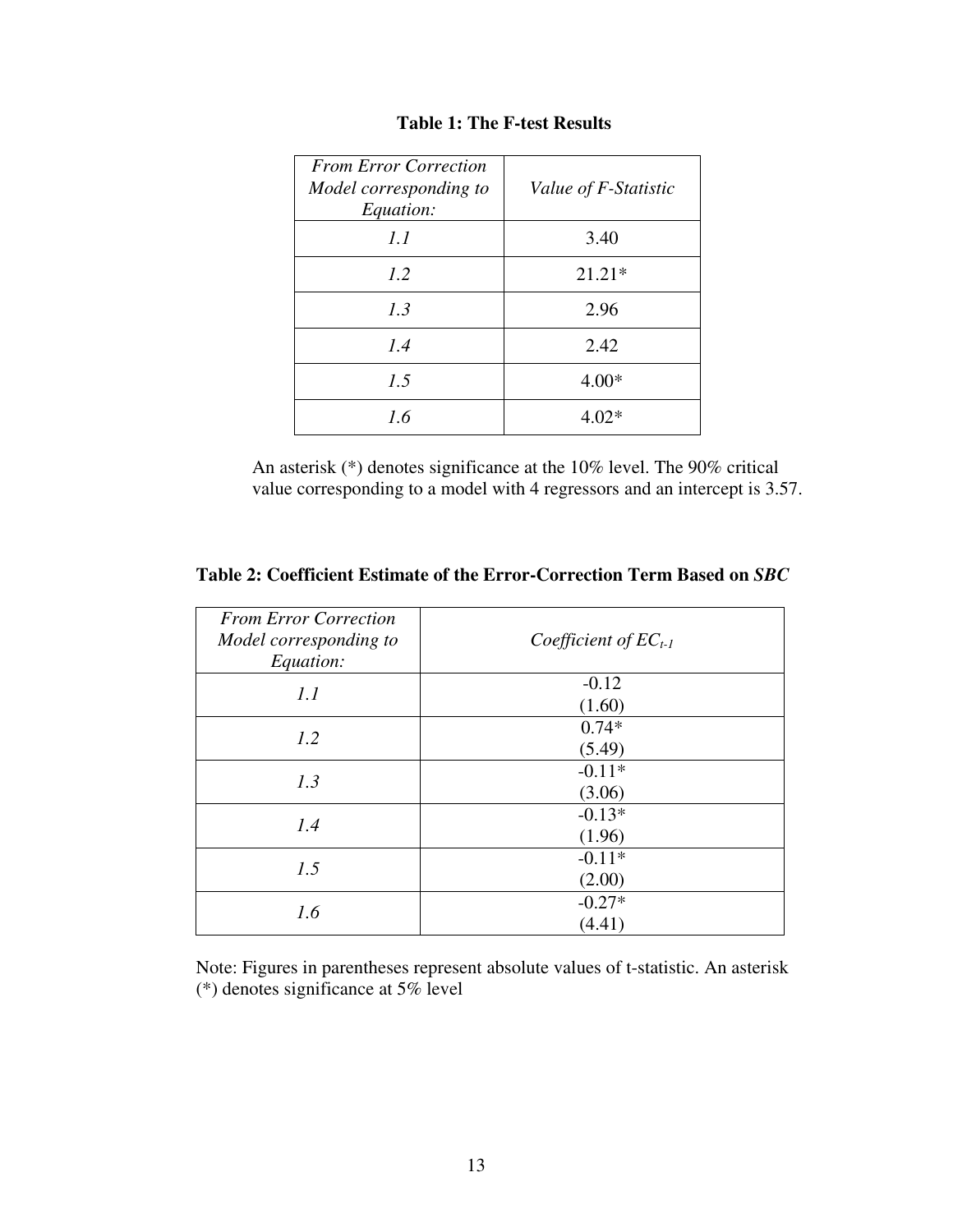|             | Dependent Variable |           |           |
|-------------|--------------------|-----------|-----------|
| Regressor   | Log(M1/P)          | Log(M2/P) | Log(M3/P) |
| Intercept   | $-3.50$            | $-3.64*$  | $-3.44$   |
|             | (0.59)             | (7.20)    | (1.54)    |
| LY          | $-1.64$            | $1.65*$   | $1.71*$   |
|             | (1.33)             | (15.86)   | (3.59)    |
| <b>IBR</b>  | $-0.08*$           | $-0.06*$  | $-0.04*$  |
|             | (3.07)             | (14.66)   | (3.56)    |
| <b>GBY</b>  | $-0.11$            | 0.01      | $-0.05*$  |
|             | (1.90)             | (0.85)    | (2.53)    |
| <i>INFL</i> | $-9.43$            | 0.60      | $-18.87*$ |
|             | (1.24)             | (0.25)    | (3.43)    |

**Table 3: Estimated Long Run Coefficients Based on Schwartz Bayesian Criterion** 

Note: Figures in parentheses represent absolute values of t-statistic. An asterisk (\*) denotes significance at 5% level

## **Table 4: Estimated Long Run Coefficients Based on Schwartz Bayesian Criterion:**  *Broad Components of the Euro-Zone Monetary Aggregates*

|             | Dependent Variable |                |                |
|-------------|--------------------|----------------|----------------|
| Regressor   | $Log(M2-M1/P)$     | $Log(M3-M1/P)$ | $Log(M3-M2/P)$ |
| Intercept   | 0.14               | $-5.60$        | $-7.74*$       |
|             | (0.03)             | (0.92)         | (1.98)         |
| LY          | 0.67               | 1.95           | $2.17*$        |
|             | (0.70)             | (1.51)         | (2.62)         |
| <b>IBR</b>  | $-0.04*$           | $-0.06*$       | $-0.10*$       |
|             | (2.29)             | (2.89)         | (6.10)         |
| <b>GBY</b>  | 0.02               | 0.05           | 0.03           |
|             | (0.66)             | (0.17)         | (0.88)         |
|             | $-11.79$           | $-8.00$        | 1.51           |
| <i>INFL</i> | (1.84)             | (1.65)         | (0.60)         |

Note: Figures in parentheses represent absolute values of t-statistic. An asterisk (\*) denotes significance at 5% level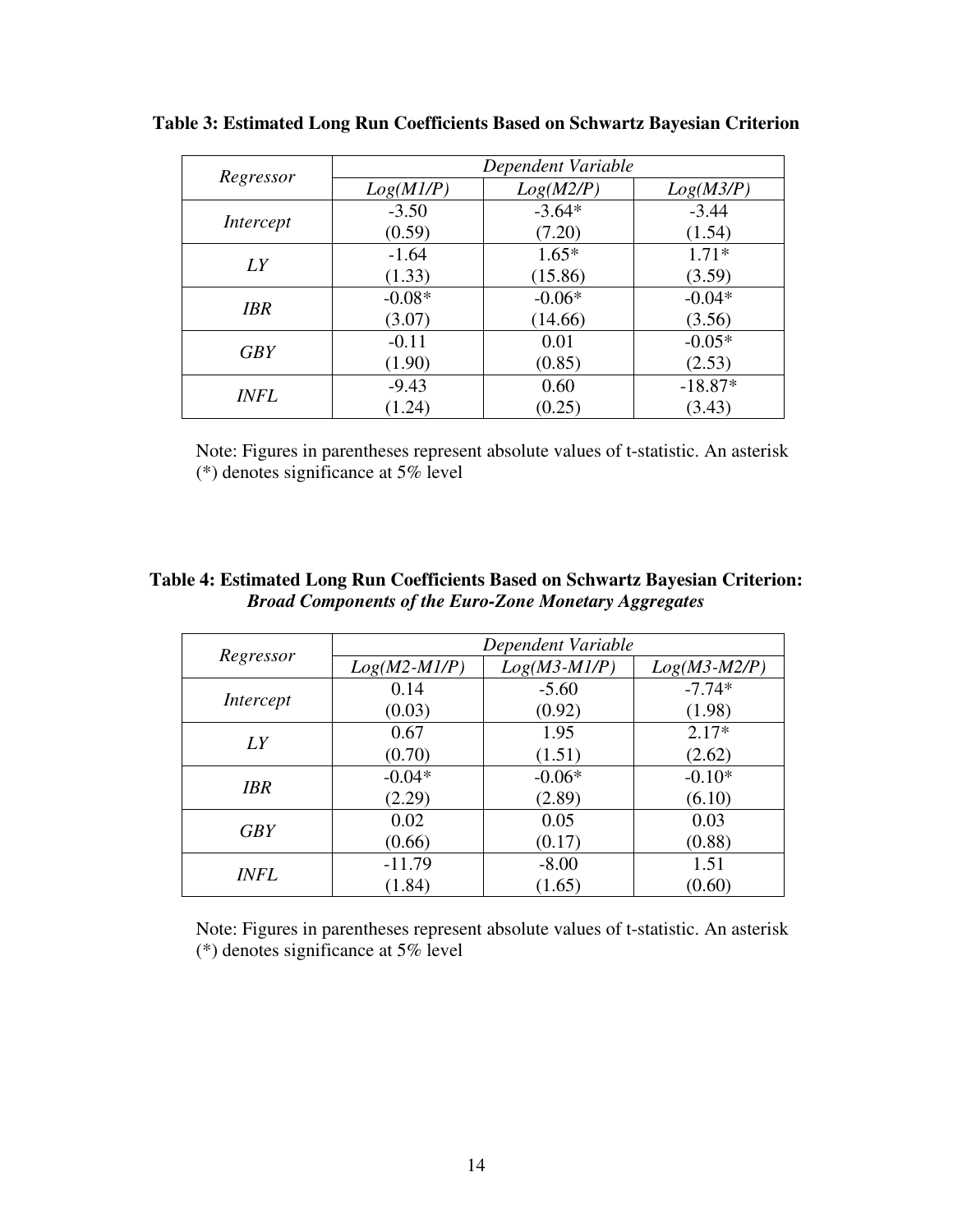| <b>From Error Correction</b><br>Model corresponding to<br>Equation: | <b>CUSUM</b>  | <b>CUSUMSQ</b> |
|---------------------------------------------------------------------|---------------|----------------|
| 1.1                                                                 | Stable        | Unstable       |
| 1.2                                                                 | <b>Stable</b> | Unstable       |
| 1.3                                                                 |               | <b>Stable</b>  |
|                                                                     | <b>Stable</b> |                |
| 1.4                                                                 | <b>Stable</b> | Unstable       |
| 1.5                                                                 | Stable        | Unstable       |

**Table 5: Stability Tests results Based on CUSUM and CUSUMSQ** 

**Figure 1: Plot of the Error Correction Term Based on the M3/P Equation** 

*ECM = LRM3 -1.7120\*LY + .043745\*IBR + .053345\*GBY + 18.8670\*INFLN + 3.4421* 

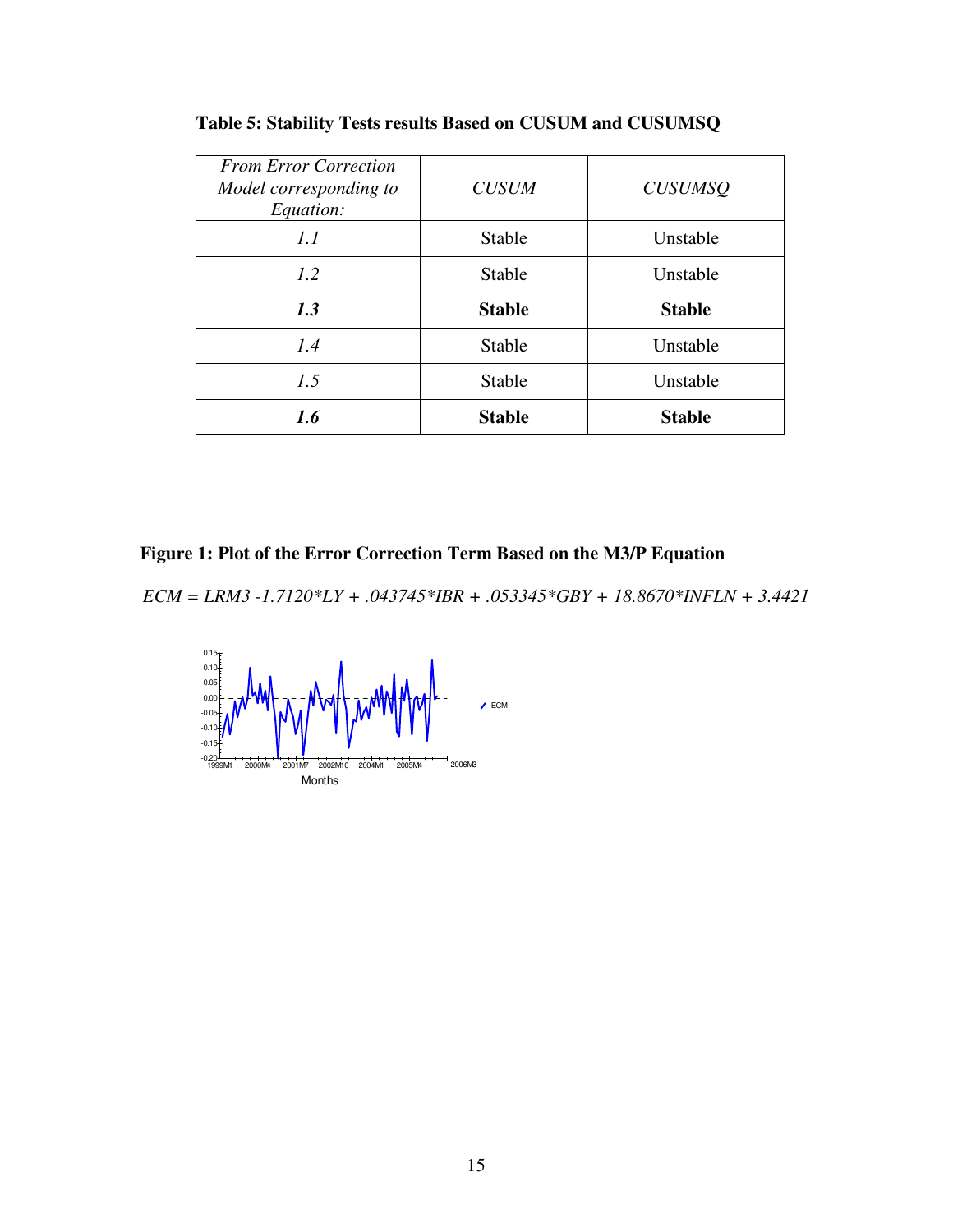**Figure 2: Stability Test Results for M3/P based on CUSUM and CUSUM SQUARE Criteria**